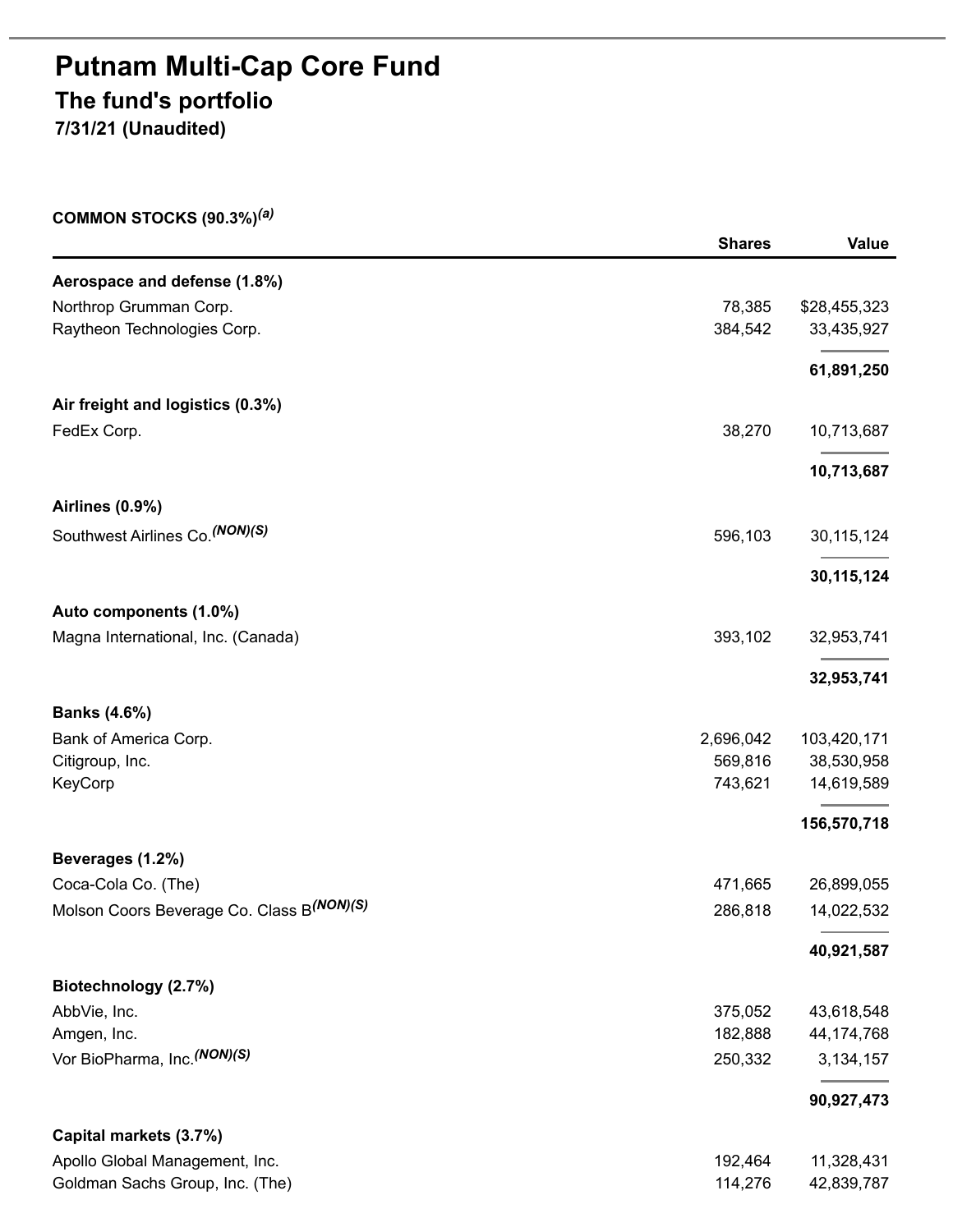| KKR & Co., Inc. Class A                                                           | 449,188   | 28,640,227   |
|-----------------------------------------------------------------------------------|-----------|--------------|
| Morgan Stanley                                                                    | 272,924   | 26, 195, 246 |
| Raymond James Financial, Inc.                                                     | 121,369   | 15,714,858   |
|                                                                                   |           | 124,718,549  |
| Chemicals (0.8%)                                                                  |           |              |
| Eastman Chemical Co.                                                              | 228,326   | 25,736,907   |
|                                                                                   |           | 25,736,907   |
| <b>Communications equipment (1.4%)</b>                                            |           |              |
| Cisco Systems, Inc./California                                                    | 886,157   | 49,066,513   |
|                                                                                   |           | 49,066,513   |
| <b>Construction materials (0.2%)</b>                                              |           |              |
| Summit Materials, Inc. Class A(NON)                                               | 251,172   | 8,439,379    |
|                                                                                   |           | 8,439,379    |
| Distributors (0.2%)                                                               |           |              |
| LKQ Corp. (NON)                                                                   | 157,668   | 8,001,651    |
|                                                                                   |           | 8,001,651    |
| Diversified consumer services (0.1%)                                              |           |              |
| OneSpaWorld Holdings, Ltd. (Bahamas) <sup>(NON)(S)</sup>                          | 341,231   | 3,371,362    |
|                                                                                   |           | 3,371,362    |
| Diversified financial services (3.0%)                                             |           |              |
| Berkshire Hathaway, Inc. Class B(NON)                                             | 220,792   | 61,444,206   |
| FirstMark Horizon Acquisition Corp. Class A(NON)                                  | 412,176   | 4,039,325    |
| Pershing Square Tontine Holdings, Ltd. Class A(NON)                               | 756,593   | 15,404,233   |
| Senior Connect Acquisition Corp. I Class A(NON)                                   | 909,766   | 8,852,023    |
| Switchback Energy (acquired 5/12/21, cost \$4,113,650) (Private)(NON)(F)(P1)(RES) | 411,365   | 3,661,560    |
| Switchback Energy Class A(NON)(S)                                                 | 844,028   | 8,347,437    |
|                                                                                   |           | 101,748,784  |
| Diversified telecommunication services (1.1%)                                     |           |              |
| AT&T, Inc.                                                                        | 546,985   | 15,342,929   |
| Liberty Global PLC Class A (United Kingdom)(NON)                                  | 772,750   | 20,748,338   |
|                                                                                   |           | 36,091,267   |
| Electric utilities (1.9%)                                                         |           |              |
| Exelon Corp. <sup>(S)</sup>                                                       | 503,479   | 23,562,817   |
| NRG Energy, Inc.                                                                  | 602,279   | 24,837,986   |
| PG&E Corp. (NON)(S)                                                               | 1,851,655 | 16,276,047   |
|                                                                                   |           | 64,676,850   |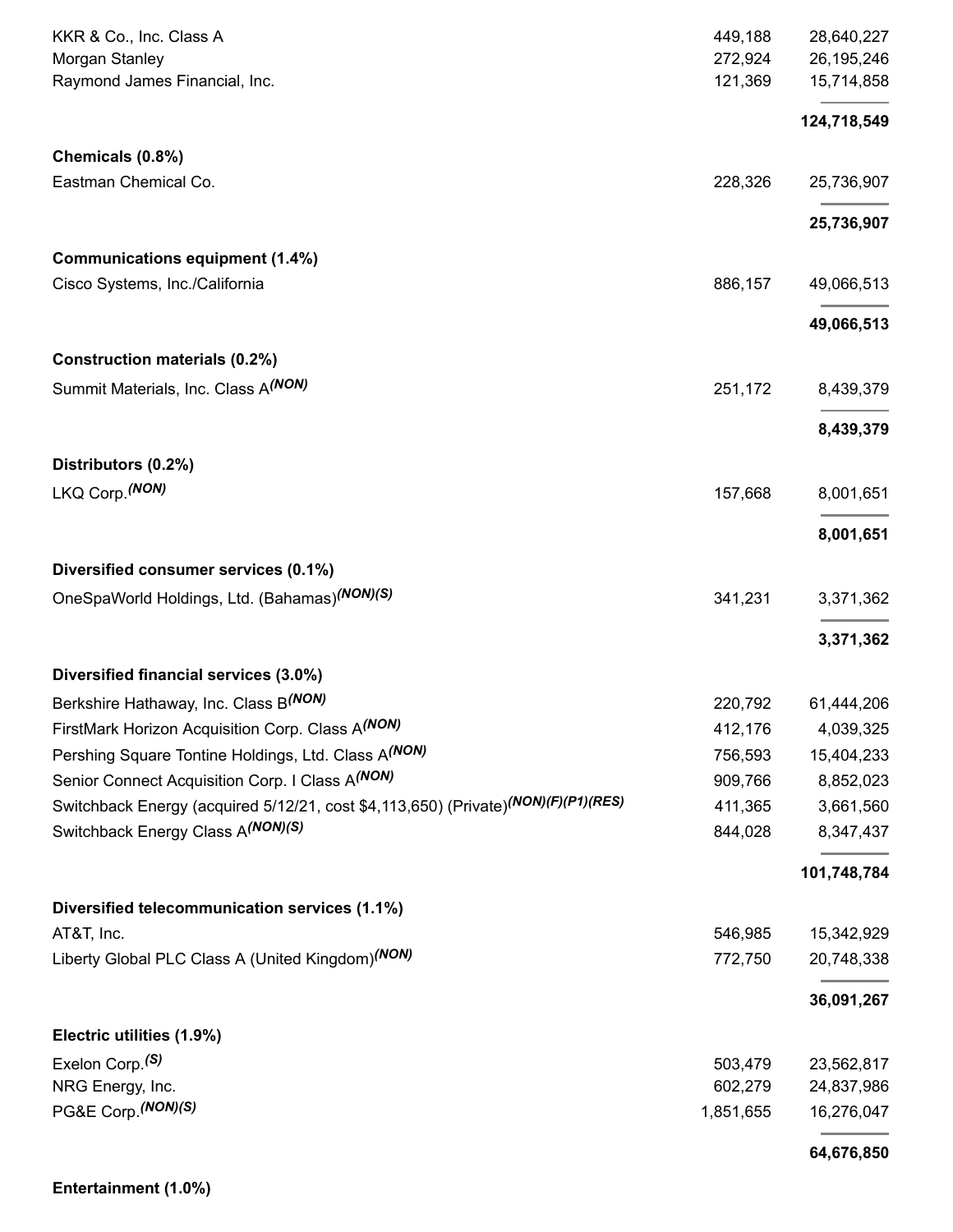| Walt Disney Co. (The)(NON)                                                                               | 200,500 | 35,292,010  |
|----------------------------------------------------------------------------------------------------------|---------|-------------|
|                                                                                                          |         | 35,292,010  |
| Equity real estate investment trusts (REITs) (1.8%)                                                      |         |             |
| Armada Hoffler Properties, Inc. <sup>(R)</sup>                                                           | 970,846 | 12,620,998  |
| Boston Properties, Inc. <sup>(R)</sup>                                                                   | 96,483  | 11,325,175  |
| Gaming and Leisure Properties, Inc. <sup>(R)</sup>                                                       | 708,093 | 33,521,123  |
| Vornado Realty Trust <sup>(R)</sup>                                                                      | 104,252 | 4,534,962   |
|                                                                                                          |         | 62,002,258  |
| Food and staples retail (1.6%)                                                                           |         |             |
| Walmart, Inc.                                                                                            | 390,781 | 55,705,832  |
|                                                                                                          |         | 55,705,832  |
| Health-care equipment and supplies (0.8%)                                                                |         |             |
| Medtronic PLC                                                                                            | 148,848 | 19,545,231  |
| Nyxoah SA (Belgium) <sup>(NON)</sup>                                                                     | 183,630 | 5,954,203   |
|                                                                                                          |         | 25,499,434  |
| Health-care providers and services (4.6%)                                                                |         |             |
| Cigna Corp.                                                                                              | 77,520  | 17,790,065  |
| CVS Health Corp.                                                                                         | 237,603 | 19,568,983  |
| HCA Healthcare, Inc.                                                                                     | 80,261  | 19,920,780  |
| McKesson Corp.                                                                                           | 112,353 | 22,900,912  |
| Tenet Healthcare Corp. (NON)                                                                             | 335,062 | 24,070,854  |
| UnitedHealth Group, Inc.                                                                                 | 128,969 | 53,163,601  |
|                                                                                                          |         | 157,415,195 |
| Hotels, restaurants, and leisure (0.3%)                                                                  |         |             |
| Chuy's Holdings, Inc. (NON)                                                                              | 174,323 | 5,752,659   |
| Kura Sushi USA, Inc. Class A(NON)                                                                        | 104,308 | 5,071,455   |
|                                                                                                          |         | 10,824,114  |
| Household durables (1.3%)                                                                                |         |             |
| HC Brillant Services GmbH (acquired 8/2/13, cost \$32) (Private) (Germany) <sup>(NON)</sup> (F)<br>(RES) | 48      | 43          |
| PulteGroup, Inc.                                                                                         | 786,603 | 43,160,907  |
|                                                                                                          |         | 43,160,950  |
| Industrial conglomerates (1.4%)                                                                          |         |             |
| Honeywell International, Inc.                                                                            | 201,199 | 47,038,314  |
|                                                                                                          |         |             |
|                                                                                                          |         | 47,038,314  |
| Insurance (1.2%)                                                                                         |         |             |
| Arch Capital Group, Ltd. (NON)                                                                           | 474,421 | 18,502,419  |
| Assured Guaranty, Ltd.                                                                                   | 456,543 | 21,827,321  |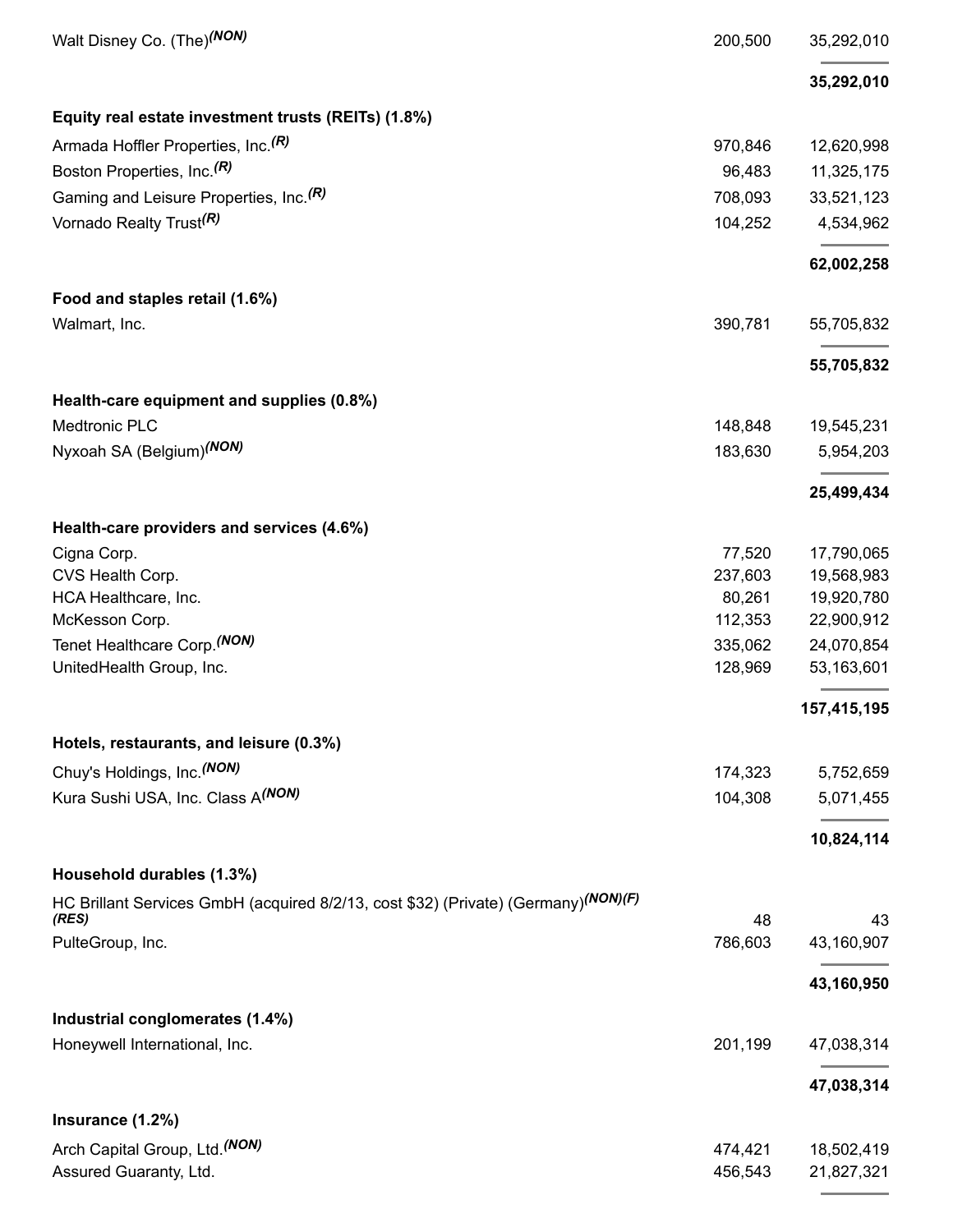| Alphabet, Inc. Class C(NON)<br>49,031<br>Facebook, Inc. Class A(NON)<br>210,374<br>Internet and direct marketing retail (3.6%)<br>Amazon.com, Inc. <sup>(NON)</sup><br>37,165<br>IT Services (2.5%)<br>Mastercard, Inc. Class A<br>144,968<br>PayPal Holdings, Inc. (NON)<br>110,368<br>Machinery (0.9%)<br>Otis Worldwide Corp.<br>350,189<br>Media (1.2%)<br>676,690<br>Comcast Corp. Class A<br>Metals and mining (1.2%)<br>Freeport-McMoRan, Inc. (Indonesia)<br>600,128<br>181,412<br>18,870,476<br>Nucor Corp.<br>Mortgage real estate investment trusts (REITs) (0.2%)<br>Starwood Property Trust, Inc. <sup>(R)</sup><br>316,370 | Interactive media and services (6.2%) |              |
|------------------------------------------------------------------------------------------------------------------------------------------------------------------------------------------------------------------------------------------------------------------------------------------------------------------------------------------------------------------------------------------------------------------------------------------------------------------------------------------------------------------------------------------------------------------------------------------------------------------------------------------|---------------------------------------|--------------|
|                                                                                                                                                                                                                                                                                                                                                                                                                                                                                                                                                                                                                                          |                                       | 132,600,417  |
|                                                                                                                                                                                                                                                                                                                                                                                                                                                                                                                                                                                                                                          |                                       | 74,956,256   |
|                                                                                                                                                                                                                                                                                                                                                                                                                                                                                                                                                                                                                                          |                                       | 207,556,673  |
|                                                                                                                                                                                                                                                                                                                                                                                                                                                                                                                                                                                                                                          |                                       |              |
|                                                                                                                                                                                                                                                                                                                                                                                                                                                                                                                                                                                                                                          |                                       | 123,669,882  |
|                                                                                                                                                                                                                                                                                                                                                                                                                                                                                                                                                                                                                                          |                                       | 123,669,882  |
|                                                                                                                                                                                                                                                                                                                                                                                                                                                                                                                                                                                                                                          |                                       |              |
|                                                                                                                                                                                                                                                                                                                                                                                                                                                                                                                                                                                                                                          |                                       | 55,948,950   |
|                                                                                                                                                                                                                                                                                                                                                                                                                                                                                                                                                                                                                                          |                                       | 30,409,695   |
|                                                                                                                                                                                                                                                                                                                                                                                                                                                                                                                                                                                                                                          |                                       | 86,358,645   |
|                                                                                                                                                                                                                                                                                                                                                                                                                                                                                                                                                                                                                                          |                                       |              |
|                                                                                                                                                                                                                                                                                                                                                                                                                                                                                                                                                                                                                                          |                                       | 31,359,425   |
|                                                                                                                                                                                                                                                                                                                                                                                                                                                                                                                                                                                                                                          |                                       | 31,359,425   |
|                                                                                                                                                                                                                                                                                                                                                                                                                                                                                                                                                                                                                                          |                                       |              |
|                                                                                                                                                                                                                                                                                                                                                                                                                                                                                                                                                                                                                                          |                                       | 39,809,673   |
|                                                                                                                                                                                                                                                                                                                                                                                                                                                                                                                                                                                                                                          |                                       | 39,809,673   |
|                                                                                                                                                                                                                                                                                                                                                                                                                                                                                                                                                                                                                                          |                                       |              |
|                                                                                                                                                                                                                                                                                                                                                                                                                                                                                                                                                                                                                                          |                                       | 22,864,877   |
|                                                                                                                                                                                                                                                                                                                                                                                                                                                                                                                                                                                                                                          |                                       |              |
|                                                                                                                                                                                                                                                                                                                                                                                                                                                                                                                                                                                                                                          |                                       | 41,735,353   |
|                                                                                                                                                                                                                                                                                                                                                                                                                                                                                                                                                                                                                                          |                                       |              |
|                                                                                                                                                                                                                                                                                                                                                                                                                                                                                                                                                                                                                                          |                                       | 8,235,111    |
|                                                                                                                                                                                                                                                                                                                                                                                                                                                                                                                                                                                                                                          |                                       | 8,235,111    |
| Multiline retail (1.8%)                                                                                                                                                                                                                                                                                                                                                                                                                                                                                                                                                                                                                  |                                       |              |
| Target Corp.<br>238,915                                                                                                                                                                                                                                                                                                                                                                                                                                                                                                                                                                                                                  |                                       | 62,368,761   |
|                                                                                                                                                                                                                                                                                                                                                                                                                                                                                                                                                                                                                                          |                                       | 62,368,761   |
| Oil, gas, and consumable fuels (1.7%)                                                                                                                                                                                                                                                                                                                                                                                                                                                                                                                                                                                                    |                                       |              |
| Comstock Resources, Inc. (NON)(S)<br>1,559,993                                                                                                                                                                                                                                                                                                                                                                                                                                                                                                                                                                                           |                                       | 9,484,757    |
| ConocoPhillips<br>269,334                                                                                                                                                                                                                                                                                                                                                                                                                                                                                                                                                                                                                |                                       | 15,098,864   |
| 1,070,420<br><b>Enterprise Products Partners LP</b>                                                                                                                                                                                                                                                                                                                                                                                                                                                                                                                                                                                      |                                       | 24, 159, 379 |
| Phillips 66<br>144,376                                                                                                                                                                                                                                                                                                                                                                                                                                                                                                                                                                                                                   |                                       | 10,601,530   |
|                                                                                                                                                                                                                                                                                                                                                                                                                                                                                                                                                                                                                                          |                                       | 59,344,530   |
| Personal products (-%)                                                                                                                                                                                                                                                                                                                                                                                                                                                                                                                                                                                                                   |                                       |              |
| Better Choice Co., Inc. (NON)<br>425,048                                                                                                                                                                                                                                                                                                                                                                                                                                                                                                                                                                                                 |                                       | 1,487,668    |

**40,329,740**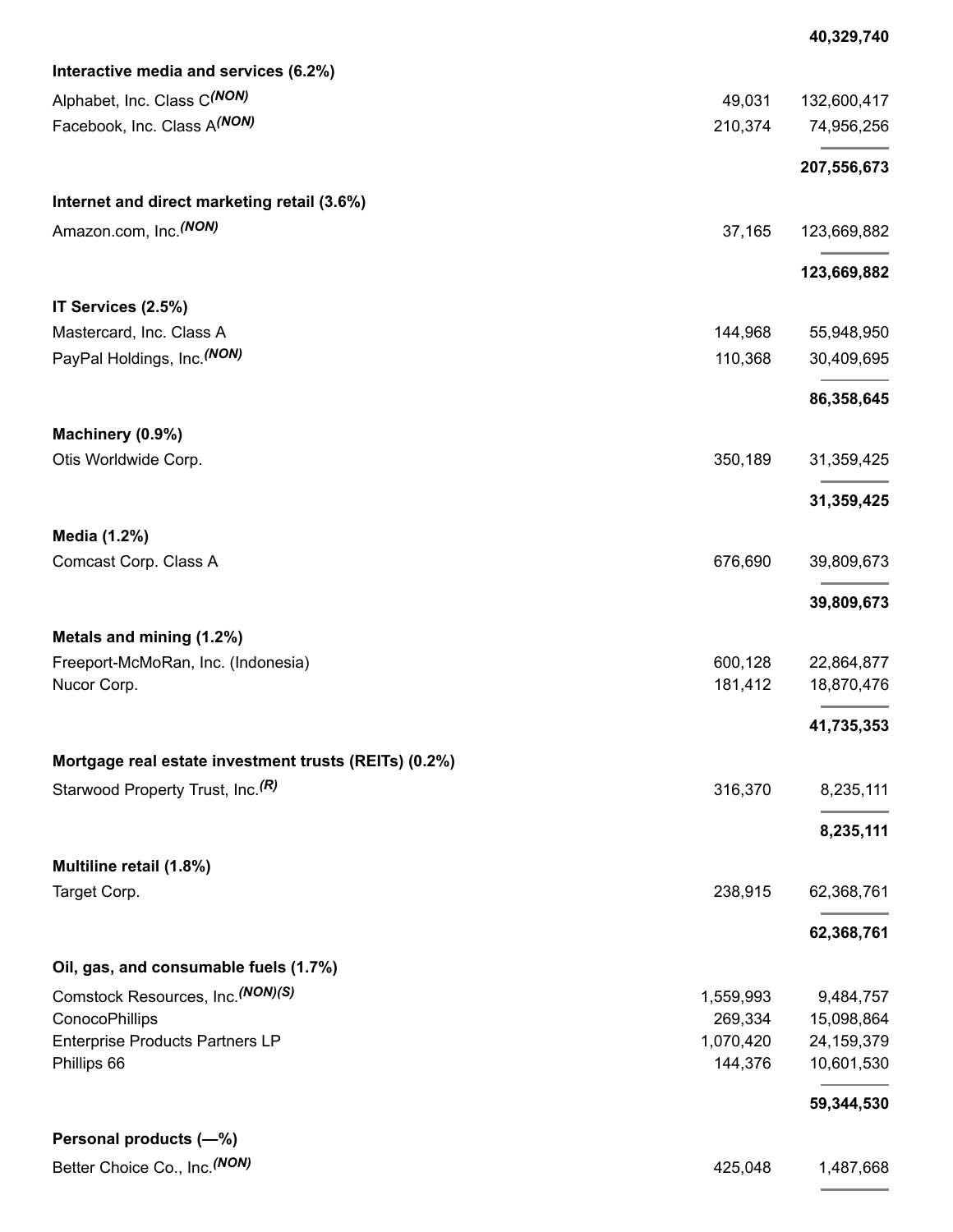|                                                                                  |           | 1,487,668   |
|----------------------------------------------------------------------------------|-----------|-------------|
| Pharmaceuticals (2.5%)                                                           |           |             |
| Eli Lilly and Co.                                                                | 136,686   | 33,283,041  |
| Johnson & Johnson                                                                | 307,513   | 52,953,739  |
|                                                                                  |           |             |
|                                                                                  |           | 86,236,780  |
| Real estate management and development (0.9%)                                    |           |             |
| CBRE Group, Inc. Class A(NON)                                                    |           |             |
|                                                                                  | 314,782   | 30,363,872  |
|                                                                                  |           | 30,363,872  |
|                                                                                  |           |             |
| Road and rail (1.2%)                                                             |           |             |
| Union Pacific Corp.                                                              | 180,661   | 39,521,400  |
|                                                                                  |           | 39,521,400  |
|                                                                                  |           |             |
| Semiconductors and semiconductor equipment (3.6%)                                |           |             |
| Intel Corp.                                                                      | 532,910   | 28,627,925  |
| Lam Research Corp.                                                               | 85,689    | 54,619,025  |
| Micron Technology, Inc. (NON)                                                    | 240,421   | 18,651,861  |
| Texas Instruments, Inc.                                                          | 110,128   | 20,992,599  |
|                                                                                  |           | 122,891,410 |
|                                                                                  |           |             |
| <b>Software (11.2%)</b>                                                          |           |             |
| Citrix Systems, Inc.                                                             | 76,066    | 7,663,650   |
| Dynatrace, Inc. (NON)                                                            | 310,305   | 19,819,180  |
| Microsoft Corp.<br>Oracle Corp.                                                  | 949,088   | 270,404,660 |
|                                                                                  | 601,001   | 52,371,227  |
| RingCentral, Inc. Class A(NON)                                                   | 18,353    | 4,905,206   |
| Salesforce.com, Inc. <sup>(NON)</sup>                                            | 67,440    | 16,315,759  |
| Upland Software, Inc. (NON)                                                      | 92,708    | 3,337,488   |
|                                                                                  |           | 374,817,170 |
| Specialty retail (3.2%)                                                          |           |             |
| Best Buy Co., Inc.                                                               | 261,645   | 29,395,816  |
| Climate Change Crisis Real Impact I Acquisition Corp. Class A (acquired 1/22/21, |           |             |
| cost \$9,199,180) (Private) <sup>(NON)</sup> (F)(P2)(RES)                        | 919,918   | 10,382,195  |
| Lowe's Cos., Inc.                                                                | 348,493   | 67,151,116  |
|                                                                                  |           |             |
|                                                                                  |           | 106,929,127 |
| Technology hardware, storage, and peripherals (7.5%)                             |           |             |
| Apple, Inc.                                                                      | 1,609,331 | 234,737,020 |
| NCR Corp. (NON)                                                                  | 342,225   | 15,194,790  |
|                                                                                  |           | 249,931,810 |
| Tobacco $(0.6\%)$                                                                |           |             |
| Altria Group, Inc.                                                               | 451,887   | 21,708,651  |
|                                                                                  |           |             |
|                                                                                  |           | 21,708,651  |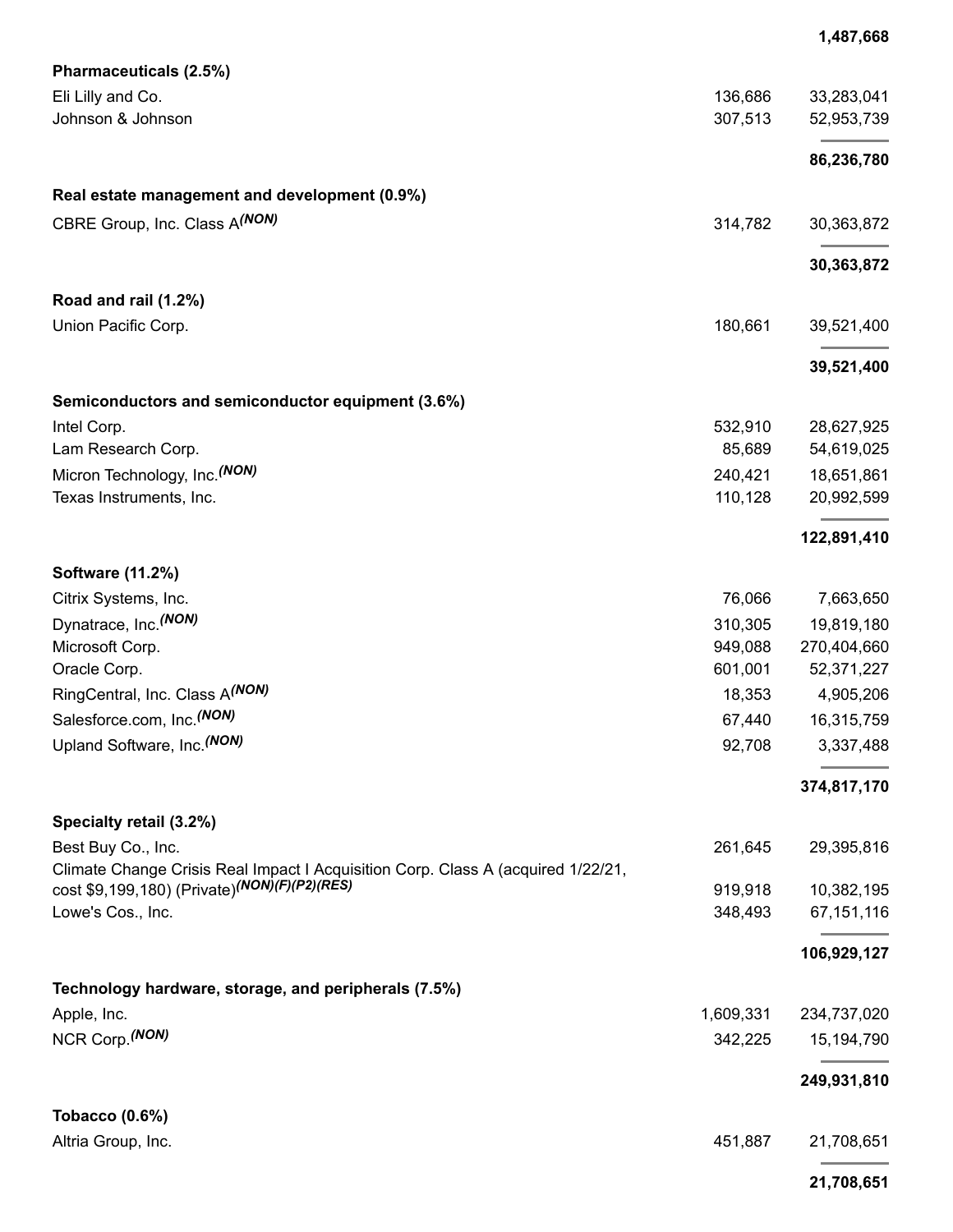| Trading companies and distributors (1.4%)  |         |                 |
|--------------------------------------------|---------|-----------------|
| Karat Packaging, Inc. <sup>(NON)</sup>     | 411,735 | 9,161,104       |
| United Rentals, Inc. (NON)                 | 112,437 | 37,053,613      |
|                                            |         | 46,214,717      |
| Total common stocks (cost \$1,592,231,685) |         | \$3,063,753,347 |
|                                            |         |                 |

#### **INVESTMENT COMPANIES (2.9%)** *(a)*

|                                                         | <b>Shares</b> | Value        |
|---------------------------------------------------------|---------------|--------------|
| Consumer Staples Select Sector SPDR Fund <sup>(S)</sup> | 662.979       | \$47,409,628 |
| Health Care Select Sector SPDR Fund <sup>(S)</sup>      | 390.179       | 51,562,155   |
| Total investment companies (cost \$97,313,150)          |               | \$98,971,783 |

#### **CONVERTIBLE BONDS AND NOTES (0.3%)** *(a)*

|                                                                   | <b>Principal</b><br>amount | Value        |
|-------------------------------------------------------------------|----------------------------|--------------|
| Penn National Gaming, Inc. cv. sr. unsec. notes 2.75%,<br>5/15/26 | \$3,761,000 \$11,372,136   |              |
| Total convertible bonds and notes (cost \$3,761,000)              |                            | \$11,372,136 |

| UNITS $(0.2\%)^{(a)}$          |              |             |
|--------------------------------|--------------|-------------|
|                                | <b>Units</b> | Value       |
| COVA Acquisition Corp. (NON)   | 728,239      | \$7,304,237 |
| Total units (cost \$7,282,390) |              | \$7,304,237 |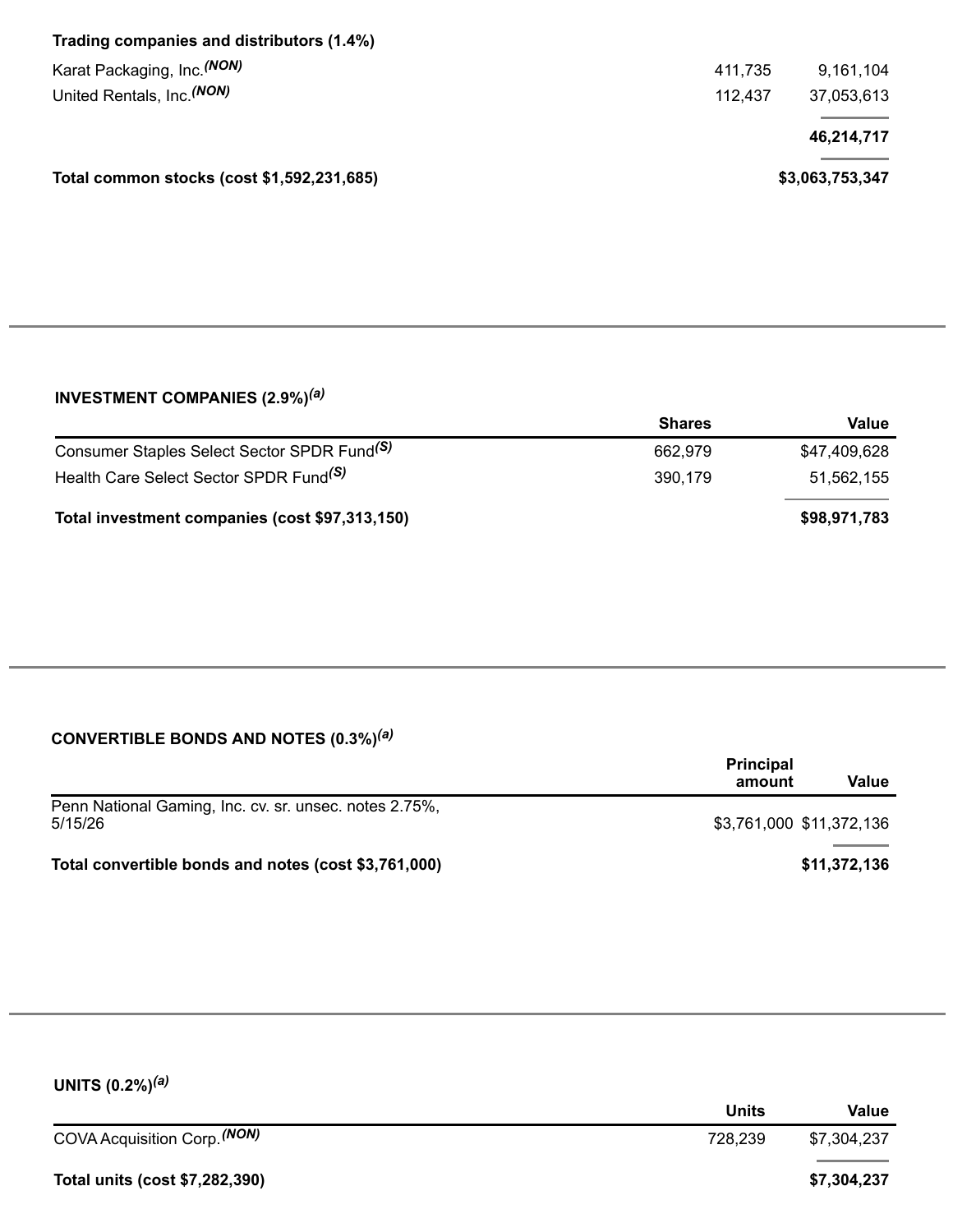#### **SHORT-TERM INVESTMENTS (8.8%)** *(a)*

|                                                                       |               | <b>Principal</b><br>amount/<br>shares | Value           |
|-----------------------------------------------------------------------|---------------|---------------------------------------|-----------------|
| Putnam Cash Collateral Pool, LLC 0.09% (AFF)                          | <b>Shares</b> | 82,951,561                            | \$82,951,561    |
| Putnam Short Term Investment Fund Class P 0.09% (AFF)                 | <b>Shares</b> | 202,819,523                           | 202,819,523     |
| U.S. Treasury Bills 0.041%, 10/14/21(SEGSF)                           |               | \$200,000                             | 199,980         |
| U.S. Treasury Bills 0.019%, 9/28/21 (SEG) (SEGSF)                     |               | 5,000,000                             | 4,999,604       |
| U.S. Treasury Bills 0.008%, 9/14/21                                   |               | 400,000                               | 399,979         |
| U.S. Treasury Cash Management Bills 0.048%, 10/19/21 <sup>(SEG)</sup> |               | 5,200,000                             | 5,199,380       |
| U.S. Treasury Cash Management Bills 0.026%, 10/5/21 <sup>(SEG)</sup>  |               | 2,400,000                             | 2,399,795       |
| Total short-term investments (cost \$298,970,259)                     |               |                                       | \$298,969,822   |
| <b>TOTAL INVESTMENTS</b>                                              |               |                                       |                 |
| Total investments (cost \$1,999,558,484)                              |               |                                       | \$3,480,371,325 |

## **FUTURES CONTRACTS OUTSTANDING at 7/31/21 (Unaudited)**

|                                  | Number of<br>contracts | <b>Notional</b><br>amount | Value        | <b>Expiration</b><br>date | <b>Unrealized</b><br>appreciation/<br>(depreciation) |
|----------------------------------|------------------------|---------------------------|--------------|---------------------------|------------------------------------------------------|
| Russell 2000 Index E-Mini (Long) | 811                    | \$90,274,275              | \$90,085,880 | Sep-21                    | \$(3,287,276)                                        |
| S&P 500 Index E-Mini (Long)      | 404                    | 88,784,252                | 88,667,900   | Sep-21                    | 3,188,253                                            |
| <b>Unrealized appreciation</b>   |                        |                           |              |                           | 3,188,253                                            |
| Unrealized (depreciation)        |                        |                           |              |                           | (3, 287, 276)                                        |
| <b>Total</b>                     |                        |                           |              |                           | \$(99,023)                                           |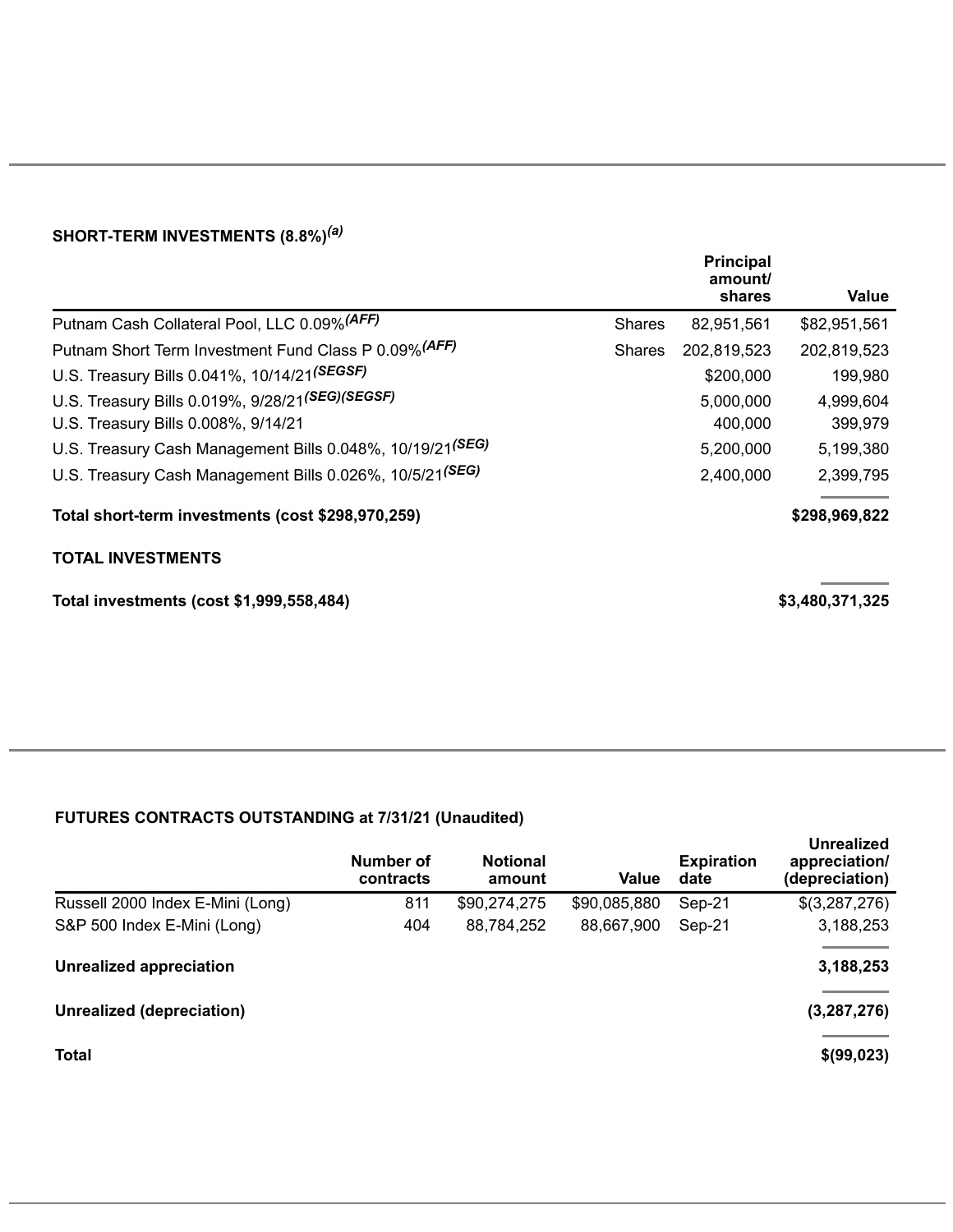| WRITTEN OPTIONS OUTSTANDING at 7/31/21 (premiums \$763,661) (Unaudited) |  |
|-------------------------------------------------------------------------|--|
|-------------------------------------------------------------------------|--|

| Counterparty                  | <b>Expiration date/</b><br>strike price | <b>Notional</b><br>amount | <b>Contract</b><br>amount | Value     |
|-------------------------------|-----------------------------------------|---------------------------|---------------------------|-----------|
| <b>UBS AG</b>                 |                                         |                           |                           |           |
| Facebook, Inc. Class A (Call) | Nov-21/\$385.00                         | \$14,991,323              | \$42,075                  | \$528,100 |
| <b>Total</b>                  |                                         |                           |                           | \$528,100 |
|                               |                                         |                           |                           |           |

# *Key to holding's abbreviations*

SPDR S&P Depository Receipts

### **Notes to the fund's portfolio**

Unless noted otherwise, the notes to the fund's portfolio are for the close of the fund's reporting period, which ran from May 1, 2021 through July 31, 2021 (the reporting period). Within the following notes to the portfolio, references to "Putnam Management" represent Putnam Investment Management, LLC, the fund's manager, an indirect wholly-owned subsidiary of Putnam Investments, LLC, references to "ASC 820" represent Accounting Standards Codification 820 *Fair Value Measurements and Disclosures* and references to "OTC", if any, represent over-the-counter.

- *(a)* Percentages indicated are based on net assets of \$3,391,626,044.
- *(NON)* This security is non-income-producing.
- *(RES)* This security is restricted with regard to public resale. The total fair value of this security and any other restricted securities (excluding 144A securities), if any, held at the close of the reporting period was \$14,043,798, or 0.4% of net assets.
- *(AFF)* Affiliated company. For investments in Putnam Cash Collateral Pool, LLC and Putnam Short Term Investment Fund, the rate quoted in the security description is the annualized 7-day yield of the fund at the close of the reporting period. Transactions during the period with any company which is under common ownership or control were as follows:

| Name of affiliate                      | <b>Fair value</b><br>as of<br>4/30/21 | <b>Purchase</b><br>cost | proceeds                                 | Sale Investment<br>income | 311 di US<br>outstanding<br>and fair<br>value as of<br>7/31/21 |
|----------------------------------------|---------------------------------------|-------------------------|------------------------------------------|---------------------------|----------------------------------------------------------------|
| <b>Short-term investments</b>          |                                       |                         |                                          |                           |                                                                |
| Putnam Cash Collateral<br>Pool, LLC*#  |                                       |                         | \$27,571,769 \$240,397,577 \$185,017,785 | \$8.405                   | \$82,951,561                                                   |
| Putnam Short Term<br>Investment Fund** | 174,470,337                           | 113,521,139             | 85,171,953                               | 44.755                    | 202,819,523                                                    |
| <b>Total Short-term</b>                |                                       |                         |                                          |                           |                                                                |

**investments \$202,042,106 \$353,918,716 \$270,189,738 \$53,160 \$285,771,084**

**Shares**

\* The fund may lend securities, through its agent, to qualified borrowers in order to earn additional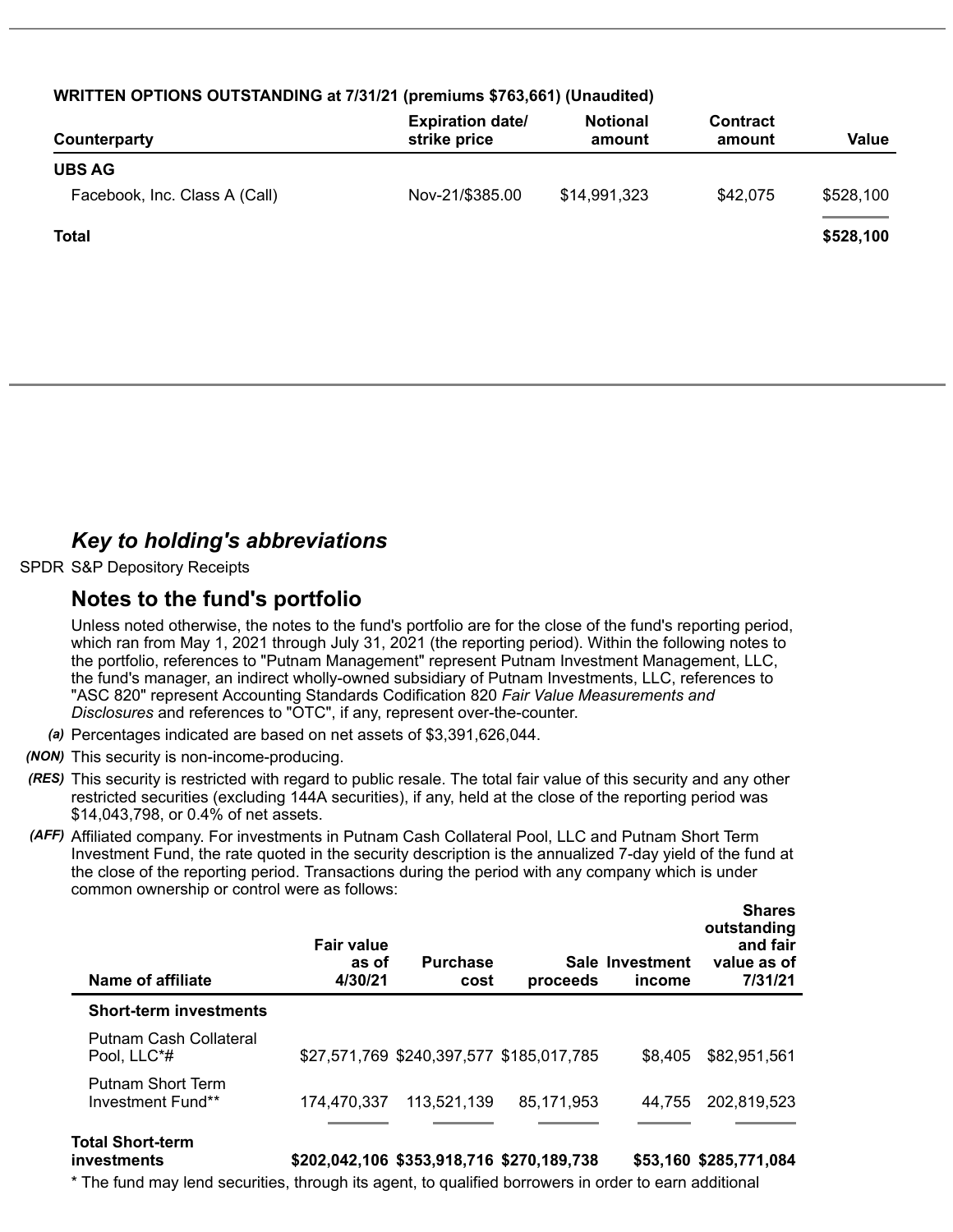income. The loans are collateralized by cash in an amount at least equal to the fair value of the securities loaned. The fair value of securities loaned is determined daily and any additional required collateral is allocated to the fund on the next business day. The remaining maturities of the securities lending transactions are considered overnight and continuous. The risk of borrower default will be borne by the fund's agent; the fund will bear the risk of loss with respect to the investment of the cash collateral. The fund receives cash collateral, which is invested in Putnam Cash Collateral Pool, LLC, a limited liability company managed by an affiliate of Putnam Management. Investments in Putnam Cash Collateral Pool, LLC are valued at its closing net asset value each business day. There are no management fees charged to Putnam Cash Collateral Pool, LLC and there were no realized or unrealized gains or losses during the period.

# At the close of the reporting period, the fund received cash collateral of \$82,951,561 for securities loaned. The rate quoted in the security description is the annualized 7-day yield at the close of the reporting period. At the close of the reporting period, the value of securities loaned amounted to \$80,765,653.

\*\* Management fees charged to Putnam Short Term Investment Fund have been waived by Putnam Management. There were no realized or unrealized gains or losses during the period.

- *(SEG)* This security, in part or in entirety, was pledged and segregated with the broker to cover margin requirements for futures contracts at the close of the reporting period. Collateral at period end totaled \$10,267,974.
- *(SEGSF)* This security, in part or in entirety, was pledged and segregated with the custodian for collateral on certain derivative contracts at the close of the reporting period. Collateral at period end totaled \$544,946.
	- *(F)* This security is valued by Putnam Management at fair value following procedures approved by the Trustees. Securities are classified as Level 3 for ASC 820 based on the securities' valuation inputs.
	- *(R)* Real Estate Investment Trust.
	- *(S)* This security is on loan, in part or in entirety, at the close of the reporting period.
	- *(P1)* The investment is an irrevocable commitment made in a private investment transaction to purchase shares of a special purpose acquisition corporation upon consummation of a merger or other identified acquisition transaction in the aggregate amount of \$4,113,650, the deferred settlement.
	- *(P2)* Represents an investment in the shares of a special purpose acquisition corporation that are subject to certain restrictions on transfer and awaiting finalization of a resale registration statement that the company has filed with the SEC.

At the close of the reporting period, the fund maintained liquid assets totaling \$20,312,525 to cover certain derivative contracts and the settlement of certain securities.

Unless otherwise noted, the rates quoted in Short-term investments security descriptions represent the weighted average yield to maturity.

Debt obligations are considered secured unless otherwise indicated.

The dates shown on debt obligations are the original maturity dates.

**Security valuation:** Portfolio securities and other investments are valued using policies and procedures adopted by the Board of Trustees. The Trustees have formed a Pricing Committee to oversee the implementation of these procedures and have delegated responsibility for valuing the fund's assets in accordance with these procedures to Putnam Management. Putnam Management has established an internal Valuation Committee that is responsible for making fair value determinations, evaluating the effectiveness of the pricing policies of the fund and reporting to the Pricing Committee.

Investments for which market quotations are readily available are valued at the last reported sales price on their principal exchange, or official closing price for certain markets, and are classified as Level 1 securities under ASC 820. If no sales are reported, as in the case of some securities that are traded OTC, a security is valued at its last reported bid price and is generally categorized as a Level 2 security.

Investments in open-end investment companies (excluding exchange-traded funds), if any, which can be classified as Level 1 or Level 2 securities, are valued based on their net asset value. The net asset value of such investment companies equals the total value of their assets less their liabilities and divided by the number of their outstanding shares.

Market quotations are not considered to be readily available for certain debt obligations (including short-term investments with remaining maturities of 60 days or less) and other investments; such investments are valued on the basis of valuations furnished by an independent pricing service approved by the Trustees or dealers selected by Putnam Management. Such services or dealers determine valuations for normal institutional-size trading units of such securities using methods based on market transactions for comparable securities and various relationships, generally recognized by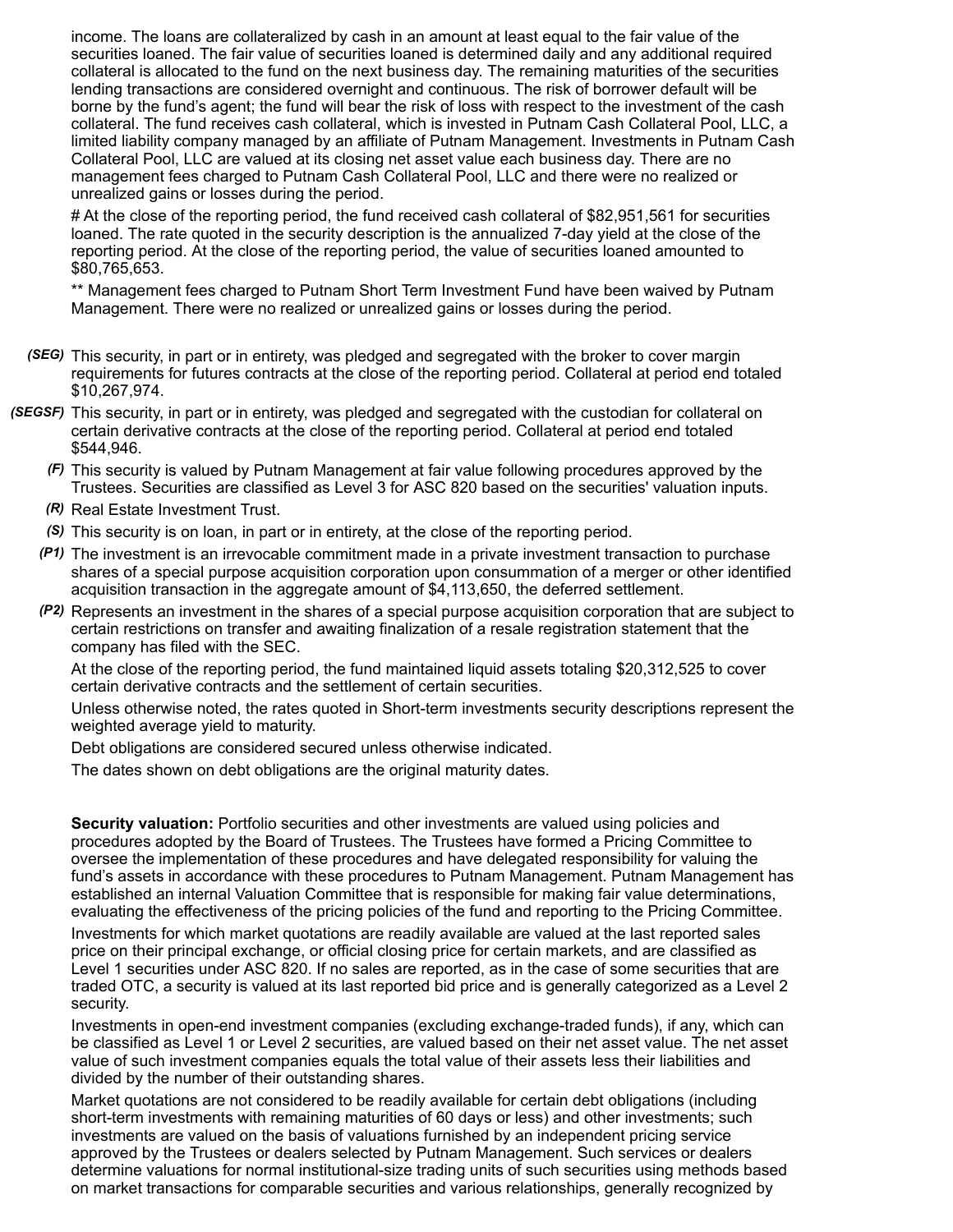institutional traders, between securities (which consider such factors as security prices, yields, maturities and ratings). These securities will generally be categorized as Level 2.

Many securities markets and exchanges outside the U.S. close prior to the scheduled close of the New York Stock Exchange and therefore the closing prices for securities in such markets or on such exchanges may not fully reflect events that occur after such close but before the scheduled close of the New York Stock Exchange. Accordingly, on certain days, the fund will fair value certain foreign equity securities taking into account multiple factors including movements in the U.S. securities markets, currency valuations and comparisons to the valuation of American Depository Receipts, exchange-traded funds and futures contracts. The foreign equity securities, which would generally be classified as Level 1 securities, will be transferred to Level 2 of the fair value hierarchy when they are valued at fair value. The number of days on which fair value prices will be used will depend on market activity and it is possible that fair value prices will be used by the fund to a significant extent. Securities quoted in foreign currencies, if any, are translated into U.S. dollars at the current exchange rate.

To the extent a pricing service or dealer is unable to value a security or provides a valuation that Putnam Management does not believe accurately reflects the security's fair value, the security will be valued at fair value by Putnam Management in accordance with policies and procedures approved by the Trustees. Certain investments, including certain restricted and illiquid securities and derivatives, are also valued at fair value following procedures approved by the Trustees. These valuations consider such factors as significant market or specific security events such as interest rate or credit quality changes, various relationships with other securities, discount rates, U.S. Treasury, U.S. swap and credit yields, index levels, convexity exposures, recovery rates, sales and other multiples and resale restrictions. These securities are classified as Level 2 or as Level 3 depending on the priority of the significant inputs.

To assess the continuing appropriateness of fair valuations, the Valuation Committee reviews and affirms the reasonableness of such valuations on a regular basis after considering all relevant information that is reasonably available. Such valuations and procedures are reviewed periodically by the Trustees. The fair value of securities is generally determined as the amount that the fund could reasonably expect to realize from an orderly disposition of such securities over a reasonable period of time. By its nature, a fair value price is a good faith estimate of the value of a security in a current sale and does not reflect an actual market price, which may be different by a material amount.

**Options contracts:** The fund used options contracts to enhance the return on securities owned and to manage downside risks.

The potential risk to the fund is that the change in value of options contracts may not correspond to the change in value of the hedged instruments. In addition, losses may arise from changes in the value of the underlying instruments if there is an illiquid secondary market for the contracts, if interest or exchange rates move unexpectedly or if the counterparty to the contract is unable to perform. Realized gains and losses on purchased options are included in realized gains and losses on investment securities. If a written call option is exercised, the premium originally received is recorded as an addition to sales proceeds. If a written put option is exercised, the premium originally received is recorded as a reduction to the cost of investments.

Exchange-traded options are valued at the last sale price or, if no sales are reported, the last bid price for purchased options and the last ask price for written options. OTC traded options are valued using prices supplied by dealers.

Options on swaps are similar to options on securities except that the premium paid or received is to buy or grant the right to enter into a previously agreed upon interest rate or credit default contract. Forward premium swap options contracts include premiums that have extended settlement dates. The delayed settlement of the premiums is factored into the daily valuation of the option contracts. In the case of interest rate cap and floor contracts, in return for a premium, ongoing payments between two parties are based on interest rates exceeding a specified rate, in the case of a cap contract, or falling below a specified rate in the case of a floor contract.

For the fund's average contract amount on options contracts, see the appropriate table at the end of these footnotes.

**Futures contracts:** The fund used futures contracts to equitize cash.

The potential risk to the fund is that the change in value of futures contracts may not correspond to the change in value of the hedged instruments. In addition, losses may arise from changes in the value of the underlying instruments, if there is an illiquid secondary market for the contracts, if interest or exchange rates move unexpectedly or if the counterparty to the contract is unable to perform. With futures, there is minimal counterparty credit risk to the fund since futures are exchange traded and the exchange's clearinghouse, as counterparty to all exchange traded futures, guarantees the futures against default. When the contract is closed, the fund records a realized gain or loss equal to the difference between the value of the contract at the time it was opened and the value at the time it was closed.

Futures contracts are valued at the quoted daily settlement prices established by the exchange on which they trade. The fund and the broker agree to exchange an amount of cash equal to the daily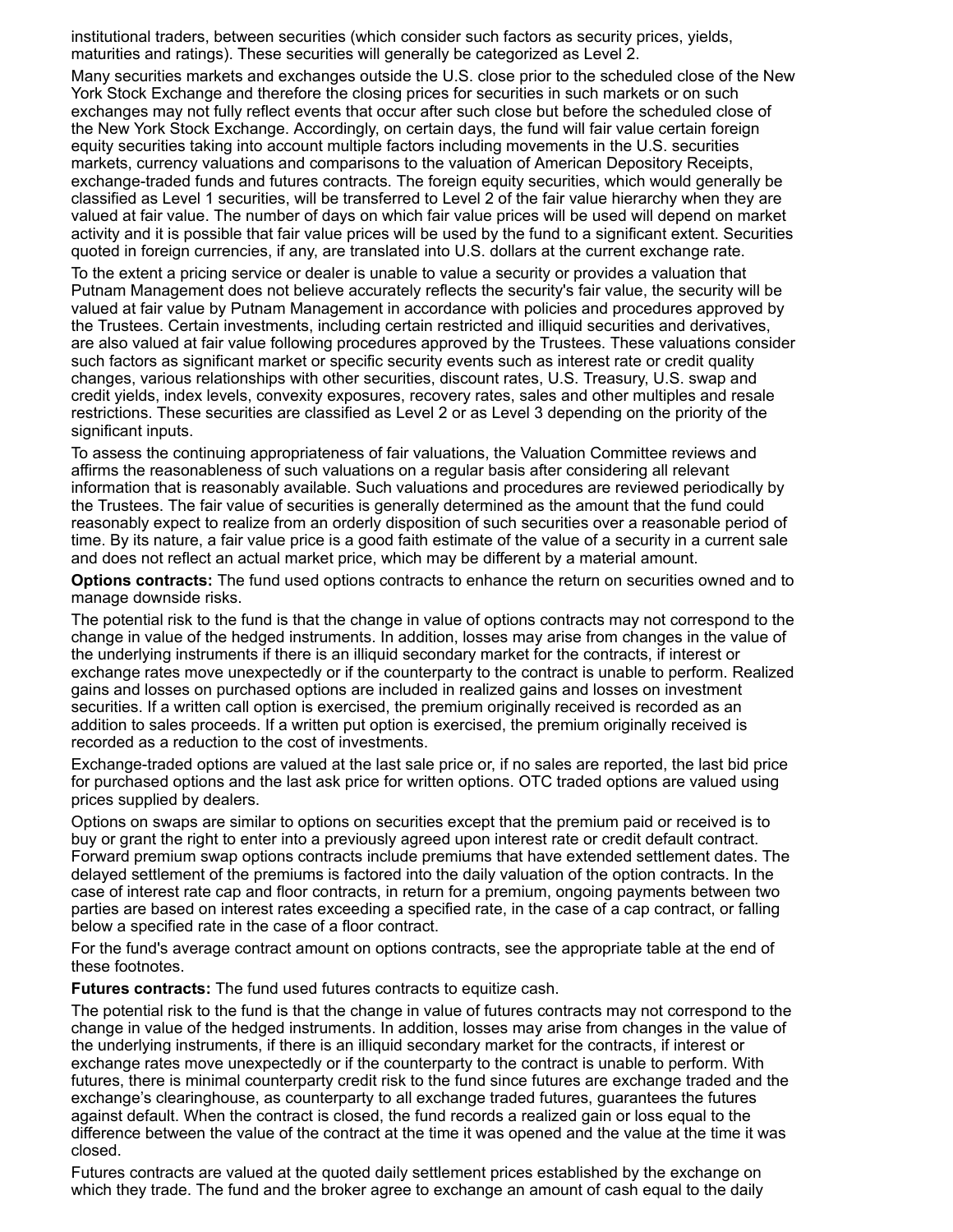fluctuation in the value of the futures contract. Such receipts or payments are known as "variation margin".

For the fund's average number of futures contracts, see the appropriate table at the end of these footnotes.

**Master agreements:** The fund is a party to ISDA (International Swaps and Derivatives Association, Inc.) Master Agreements (Master Agreements) with certain counterparties that govern OTC derivative and foreign exchange contracts entered into from time to time. The Master Agreements may contain provisions regarding, among other things, the parties' general obligations, representations, agreements, collateral requirements, events of default and early termination. With respect to certain counterparties, in accordance with the terms of the Master Agreements, collateral posted to the fund is held in a segregated account by the fund's custodian and, with respect to those amounts which can be sold or repledged, is presented in the fund's portfolio.

Collateral pledged by the fund is segregated by the fund's custodian and identified in the fund's portfolio. Collateral can be in the form of cash or debt securities issued by the U.S. Government or related agencies or other securities as agreed to by the fund and the applicable counterparty. Collateral requirements are determined based on the fund's net position with each counterparty.

Termination events applicable to the fund may occur upon a decline in the fund's net assets below a specified threshold over a certain period of time. Termination events applicable to counterparties may occur upon a decline in the counterparty's long-term and short-term credit ratings below a specified level. In each case, upon occurrence, the other party may elect to terminate early and cause settlement of all derivative and foreign exchange contracts outstanding, including the payment of any losses and costs resulting from such early termination, as reasonably determined by the terminating party. Any decision by one or more of the fund's counterparties to elect early termination could impact the fund's future derivative activity.

At the close of the reporting period, the fund had a net liability position of \$528,100 on open derivative contracts subject to the Master Agreements. Collateral posted by the fund at period end for these agreements totaled \$544,946 and may include amounts related to unsettled agreements.

ASC 820 establishes a three-level hierarchy for disclosure of fair value measurements. The valuation hierarchy is based upon the transparency of inputs to the valuation of the fund's investments. The three levels are defined as follows:

**Level 1:** Valuations based on quoted prices for identical securities in active markets.

**Level 2:** Valuations based on quoted prices in markets that are not active or for which all significant inputs are observable, either directly or indirectly.

**Level 3:** Valuations based on inputs that are unobservable and significant to the fair value measurement.

The following is a summary of the inputs used to value the fund's net assets as of the close of the reporting period:

|                                   | <b>Valuation inputs</b> |                    |            |  |
|-----------------------------------|-------------------------|--------------------|------------|--|
| <b>Investments in securities:</b> | Level 1                 | Level <sub>2</sub> | Level 3    |  |
| Common stocks*:                   |                         |                    |            |  |
| Communication services            | \$318,749,623           | $s-$               | \$—        |  |
| Consumer discretionary            | 380,897,350             |                    | 10,382,238 |  |
| Consumer staples                  | 119,823,738             |                    |            |  |
| Energy                            | 59,344,530              |                    |            |  |
| <b>Financials</b>                 | 427,941,342             |                    | 3,661,560  |  |
| Health care                       | 360,078,882             |                    |            |  |
| Industrials                       | 266,853,917             |                    |            |  |
| Information technology            | 883,065,548             |                    |            |  |
| <b>Materials</b>                  | 75,911,639              |                    |            |  |
| Real estate                       | 92,366,130              |                    |            |  |